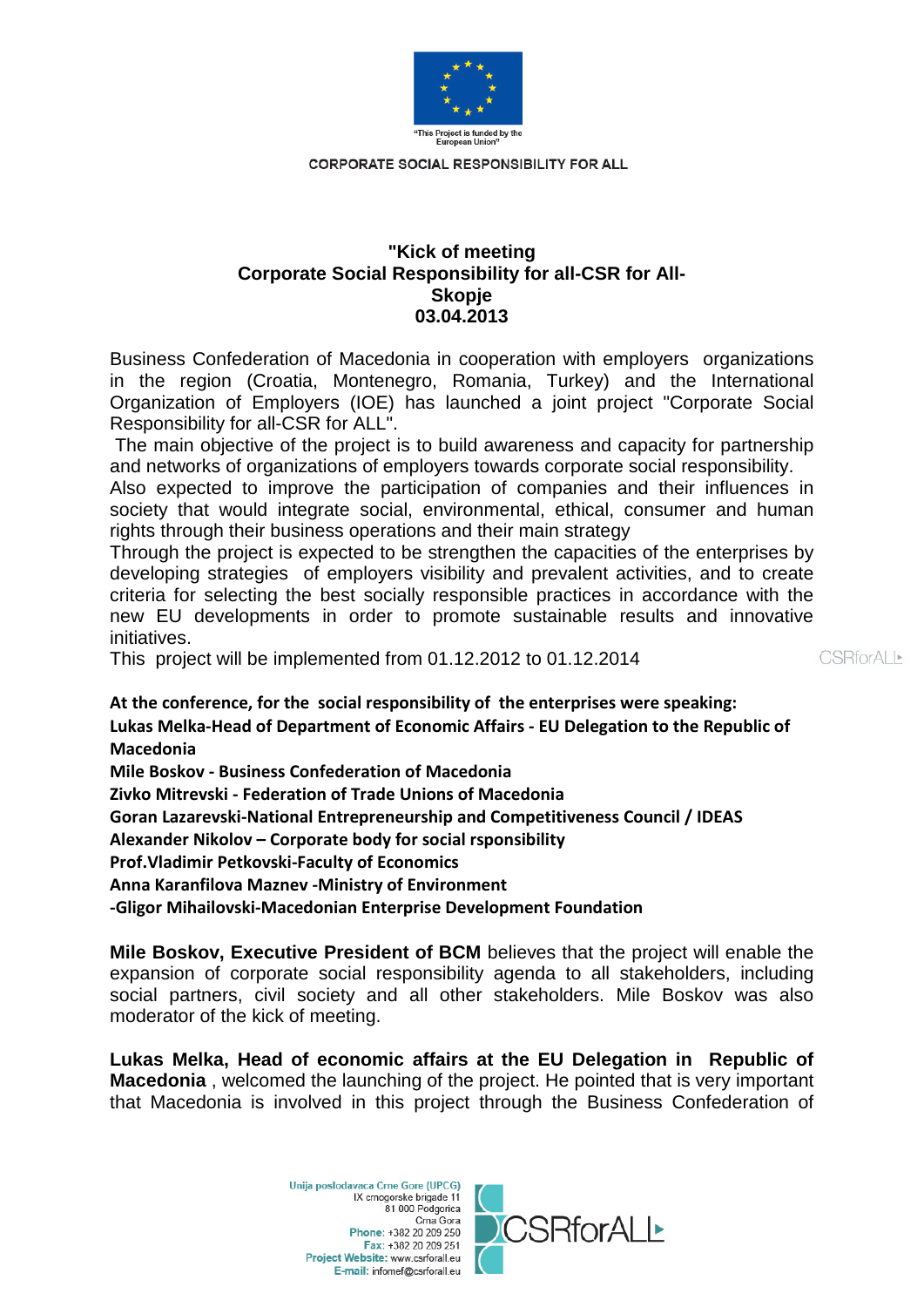

Macedonia, an organization which is already included in the activities of social responsibility with all relevant stakeholders at the national level.

# **The next presentation it was presentation about the project CSR for ALL presented by Viktorija Mitrikeska.**

After the first session, followed panel discussion in the this order.

**Goran Lazarevski, Representative of the UN Global Compact network in Macedonia**, an organization that has existed since 2004, it was explaining about the spreading of social responsibility as a direction, generally. Mr. Lazarevski concluded that the process guidelines of corporate social responsibility in general, it was difficult to be accepted in the hole world. During the first phase of the work of the organization, had applied 51 Macedonian companies. Public and experts were skeptics about membership that will move forward and Macedonian companies, which were already members, would give up for a short period of time. From the moment of formation of the Global Compact network, membership interestis grooving up. The number of subscribed companies after the 9th year of the formation of the network is still more-less has same figure. Some of the companies who are members ,had already and won a prize for corporate and social responsibility. Lazarevski has called for inclusion of SMEs and believes that they would be more involved and CSRforALL informed.

**Alexander Nikolov, President of the Coordinative Body for Social Responsibility (KOOP)** spoke about his 10 years of experience following the concept of social responsibility, and that the current situation shows upwards acceptance of the concept and changed situation. From the time when it was launched the award for Corporate Social Responsibility, for first time, the number of companies which are applying with their good practices, is expanded by now.

The Survey which was lead by Coordinative body for social responsibility (CSR body) in 2007 in terms of social responsibility, has showed results and conclusions that led to the changing of the Law of investment funds by entering certain criteria for CSR . Nikolov spoke about the adoption of the National Agenda for Social Responsibility in 2008, which has further presented the idea of social responsibility. Notwithstanding, the conclusion were that Macedonian companies still need to learn. Strengthening small and medium-sized enterprises should continue, because they have huge part of the GDP . Even that social responsibility is a voluntary activity; the role of the state is imminent. Nikolov called for greater involvement of the organization of consumers.

**Prof.Vladimir Petrovski from the Faculty of Economics at the State University**  discussed how the concept of CSR is established in the teaching process in higher education institutions. The number of students whose magistrate on the areas of

> Unija poslodavaca Crne Gore (UPCG) IX crnogorske brigade 11 81 000 Podgorica Crna Gora Phone: +382 20 209 250 Fax: +382 20 209 251 Project Website: www.csrforall.eu E-mail: infomef@csrforall.eu

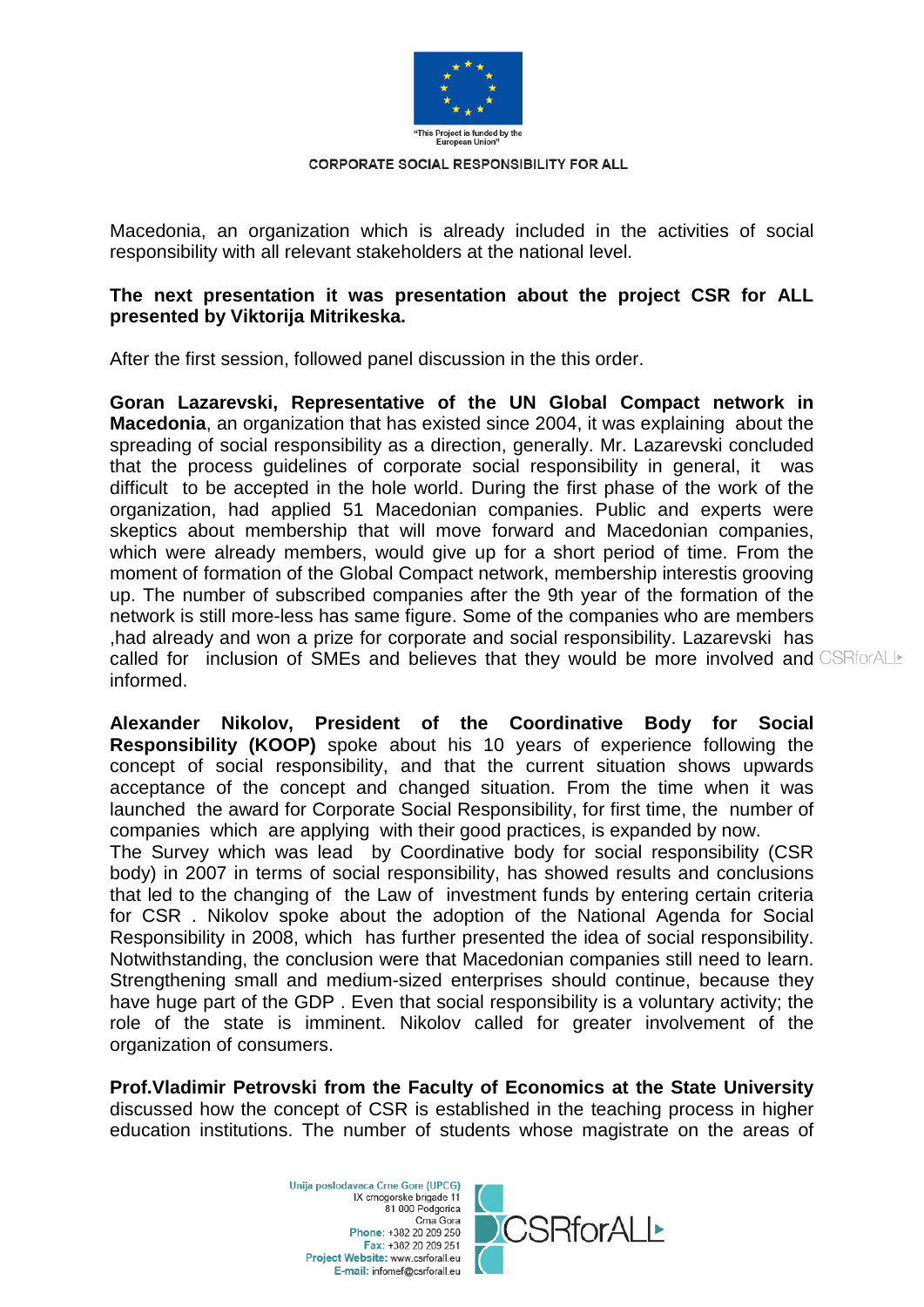

CSR is growing up. According to the research conducted on social responsibility and educational programs related with CSR, Macedonia is on the 9th place, where Macedonia is established as very well introduced in the process with excellent efforts and can easily be compared with Western Europe. The good number of individual universities is Increasing where CSR becomes a special part. The professor spoke of Macedonia that is characterized by two main things.

The first is that in 2007is prepared the National Agenda for Social Responsibility from 2008-2012. Under the same agenda each year is prepared national report and view on the level of achievement of the implementation of the document.

The second important feature is that Macedonia has established Coordinative Body for Social Responsibility, a leader in the awards for social responsibility.

**President of the Federation of Trade Unions of Macedonia (SSM), Zivko Mitrevski** in his presentation pointed the primacy that have employees in the direction for building socially responsible practices .The same process includes the trade union movement and sustainable social dialog . Mitrevski said we need to be in compliance with regulations and laws, especially the laws of labor legislation . Mitrevski mentioned the Law on Occupational safety and health at work , where investment in a healthy work environment is an investment in their employees. CSRforALL Vocational training and retraining of employees is another opportunity to care for the employees and human capital .Mitrevski wish successfully but before responsibly and courageously leading of the project

**Anna Karanfilova Maznev ,from the sector of waste and packaging waste in the Ministry of Environment and Physical Planning**, said that the introduction of the EU standards, lead the companies to increase the investment in environmental protection systems. Being itself a member of the board of awards for social responsibility in the Coordination Body for Social Responsibility, she concluded that the number of applications with good practices related with environmental protection is growing up. She pointed that she is member of the CSR body these two years and In 2011the CSR body give award for environmental protection.

**Gligor Mihailovski has presented Macedonian enterprises Development Foundation** , the latest research which they have carried out in order to finalized Social Responsibility project. These results were presented:

-1367 Enterprises were informed, educated and awarded,

.

-Were prepared and given informational materials for CSR guidelines and manuals -The enterprices were awarded for social responsibility abouth their good practices